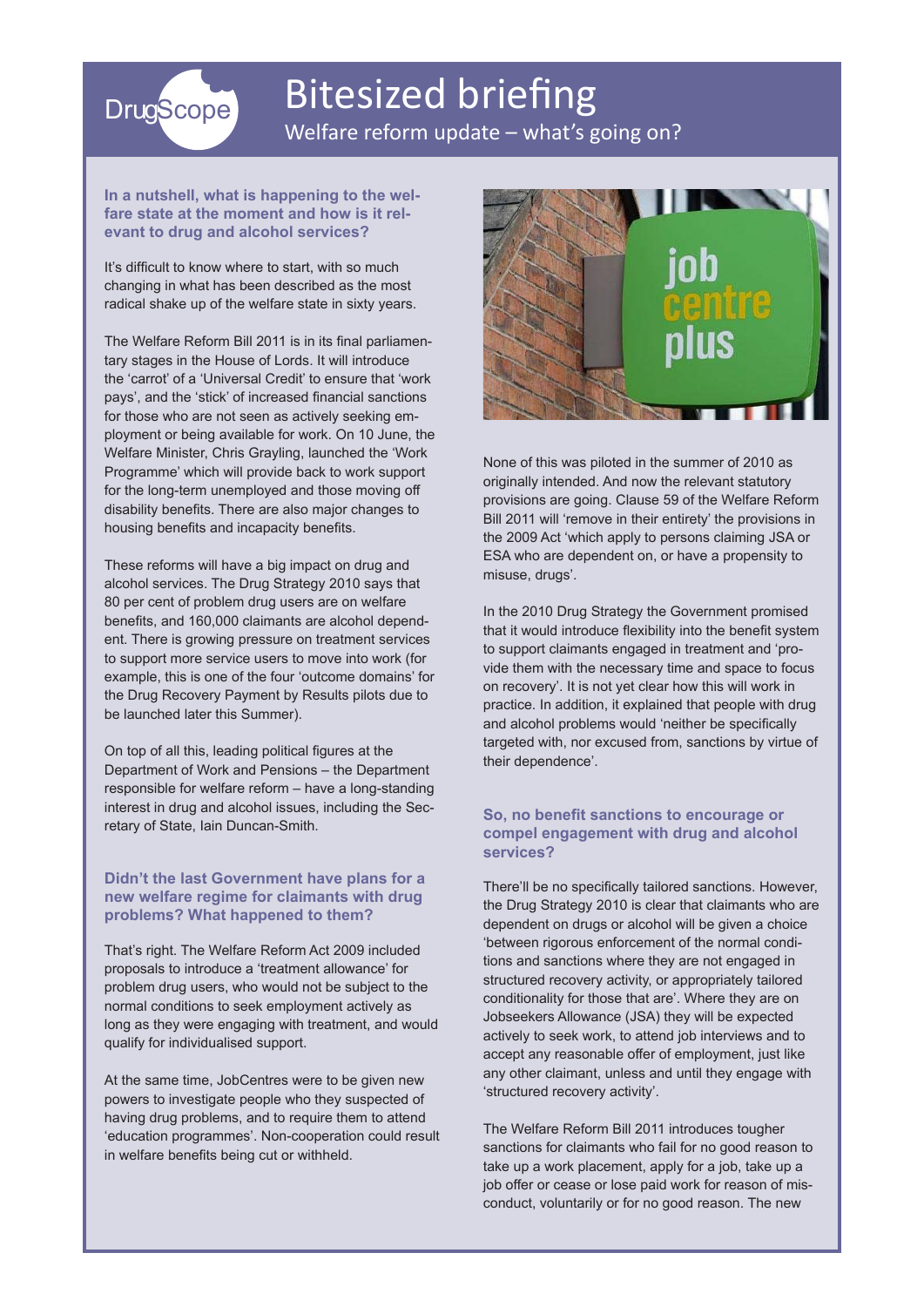

### Bitesized briefing Welfare reform update – what's going on?

sanction for a first benefit offence will be increased from four to 13 weeks of loss or reduction of benefit. A 26 week sanction is introduced for a second benefit offence, and a benefit ban of three years for people who repeatedly offend.

The Bill does include provisions to enable regulations to make provision for hardship payments – in the form of 'universal credit payments' – to claimants subject to sanctions, where they 'can demonstrate that they are or will be in hardship'.

### **What is happening to Progress2Work?**

Progress2Work was a DWP scheme launched in 2002, with the specific aim of supporting drug users into employment through skills training, mentoring and support, as well as helping with other issues, like housing and debt. It received £12.7 million of Government funding in 2008-09. There has been no detailed evaluation of Progress2Work, but the National Audit Office has estimated that in 2008-09 it cost around £11,600 for each drug user who kept a job for 13 weeks or more. The Government took a decision not to recommission Progress2Work in 2011-12 – so the programme has now gone. The intention is that benefit claimants with drug and alcohol problems will receive appropriate support through the 'Work Programme'.

### **And Drug Coordinators have gone too?**

Yes, the Drug Coordinator roles introduced in 2009 with £9 million of Department of Health funding have gone. Drug Coordinators were responsible for building relationships between Jobcentre Plus and external agencies in the drugs field, including treatment, prison and probation services. The National Treatment Agency has said that there should continue to be an identified 'lead contact' in JobCentre Plus who will be known to treatment providers, commissioners and NTA local teams, and that these nominated leads should engage in strategic commissioning, picking up as far as possible from where the Drug Coordinators left off. Anecdotal evidence suggests that the effectiveness of these local arrangements varies.

In 2010 the NTA and Jobcentre Plus published a 'Joint protocol between JobCentre Plus and Treatment Providers' which is intended 'to support closer collaboration between agencies, to promote more effective action to address the employment-related needs of substance misusers and to contribute towards more positive treatment outcomes'.

#### **What will happen to people with drug and alcohol problems who are not well enough to work?**

With the scrapping of Incapacity Benefit for new claimants in January this year, all new claimants who are unable to work due to illness or disability (including mental health problems) are placed on Employment and Support Allowance (ESA), which also provides individualised support through a personal advisor. The intention is to support people to access appropriate work, with a greater emphasis on what claimants are able to do. Most people on ESA will be put into the 'work-related activity group' who are expected and supported to take steps to prepare for work. Those with the severest illness or disability are assigned to the 'Support Group' and not expected to participate in work-related activities.

There are still a significant number of people on Incapacity Benefit who have not been assessed for Employment and Support Allowance. The process of assessing these claims began in October 2010, and the expectation is that it will be completed in 2014.

### **Is it true that the Government thinks that many people who are on incapacity benefit are fit for work?**

In February, a DWP pilot study in Burnley and Aberdeen concluded 29 per cent of claimants who were reviewed using a new Work Capability Assessment were fit to work immediately, and 39 per cent could potentially be working with the right support. However, controversy has surrounded the robustness and fairness of the Work Capability Assessment and the value of the assessment process as conducted by independent Atos Healthcare assessors.

The Government is committed to an ongoing process of review and revision of the Work Capability Assessment (or WCA), which was first introduced in October 2008 to assess entitlement to Employment and Support Allowance, and to assign claimants who are considered to need support for illness or disability to either the 'work-related activity group' or the 'support group'. The Government appointed Professor Malcolm Harrington to oversee the review process, and present an annual review to parliament for each of the first five years of the WCA's operation (a first report appeared in November 2010). The UK Drug Policy Commission recently met with Professor Harrington to discuss specific issues about the assessment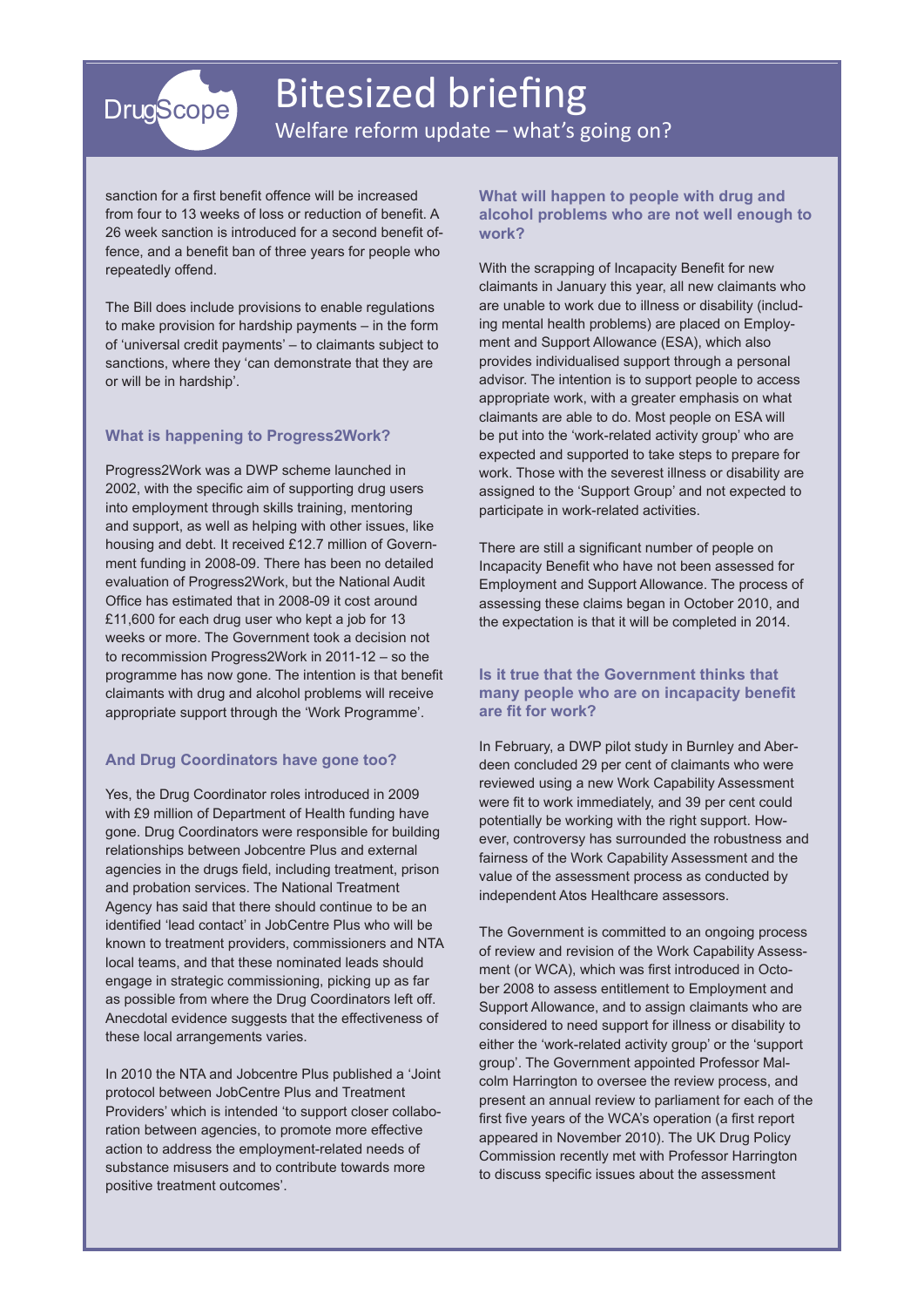

### Bitesized briefing Welfare reform update – what's going on?

of claimants with drug or alcohol problems, and he acknowledged that this is an area that merits further consideration.

### **How does the WCA work for people with drug or alcohol problems?**

The first thing to say is that it is a myth that you can qualify for employment and support allowance simply by showing you have a substance dependency. Claimants start by completing a questionnaire (ESA50 – Limited capability for work questionnaire), which does ask whether they think their health problems are linked to drug or alcohol misuse. Claimants are invited to give details about these problems and how they affect their health.

But whether they qualify for ESA depends on an assessment of their capability to perform a set of specific physical and mental functions. The questions cover activities such as moving around and using steps, standing and sitting, picking up and moving things, manual dexterity, communication, fits and blackouts, ability to start, plan and finish daily tasks, coping with change, coping with social situations and impact of behaviour on other people. These are assessed using a number of 'descriptors' and a 'score' is arrived at. To be entitled to ESA claimants need to score 15 or more. They may then be subject to further evaluation to decide if their physical or mental health problems are sufficiently severe to place them in the support group.

As well as completing the questionnaire claimants may be asked to provide a medical report from their own doctor. That may be all that is needed, but where the DWP considers it necessary (on the basis of advice from the 'approved healthcare professional') claimants will be asked to attend for a face-to-face medical assessment.

#### **Does everyone have to go through this process?**

From March this year, people in residential rehabilitation for drug and alcohol addiction have qualified automatically for ESA as do hospital inpatients. There is a question on the Limited Capability for Work Questionnaire which asks whether the claimant is in a residential rehabilitation scheme, and if so where they attend and the dates of any course of treatment.

**What individualised support will be available to help people affected by drug and alcohol problems to access training and employment?**

Individualised support will be provided through the Work Programme, the Government's flagship welfare initiative, launched in June. The Work Programme is delivered on behalf of Jobcentre Plus by independent 'providers' on a 'payment by results' basis. The big 'prime providers' with the regional contracts will be paid depending on their effectiveness in moving people off benefits and into work. In practical terms, the support provided would include activities such as work experience, training and further support based on the individual's needs and circumstances. The 'prime providers' will subcontract other organisations to work with clients to address their support needs. (Incidentally, they are not required to sub-contract on a payment by results basis.)

Benefit claimants aged 25 and over will be required to participate after 12 months on Jobseekers Allowance, and 18 to 24 year olds after 9 months. They may be able to join the Work Programme earlier if both they and their JobCentre Advisor agree. Those on Employment and Support Allowance may be required to participate in the Work Programme if they are in the 'work related activity group', and, specifically, may be expected to join the programme three months before the date their doctor expects them to be fit for work. These requirements will not apply, however, to full time carers or lone parents with a child under 5.

### **With all the talk about the role of independent providers it sounds like there could be opportunities for my service to contribute to delivering the Work Programme – how do we get involved?**

The prime contracts have been confirmed, but the indications from DrugScope members is that it is far from clear what is happening with sub-contracting arrangements.

Private sector companies dominate the list of 'prime providers' for Scotland, Wales and 16 English Regions, with only three out of 40 coming from the voluntary sector (Rehab JobFit in Wales and South West England and Careers Development Group in East London) and a further two from the public sector (Newcastle College Group in North East Yorkshire and Humber and the West Midlands). Other contracts are held by private companies, including A4E Ltd, Ingeus UK Ltd, Serco Ltd, Seetec, G4S and Working Links.